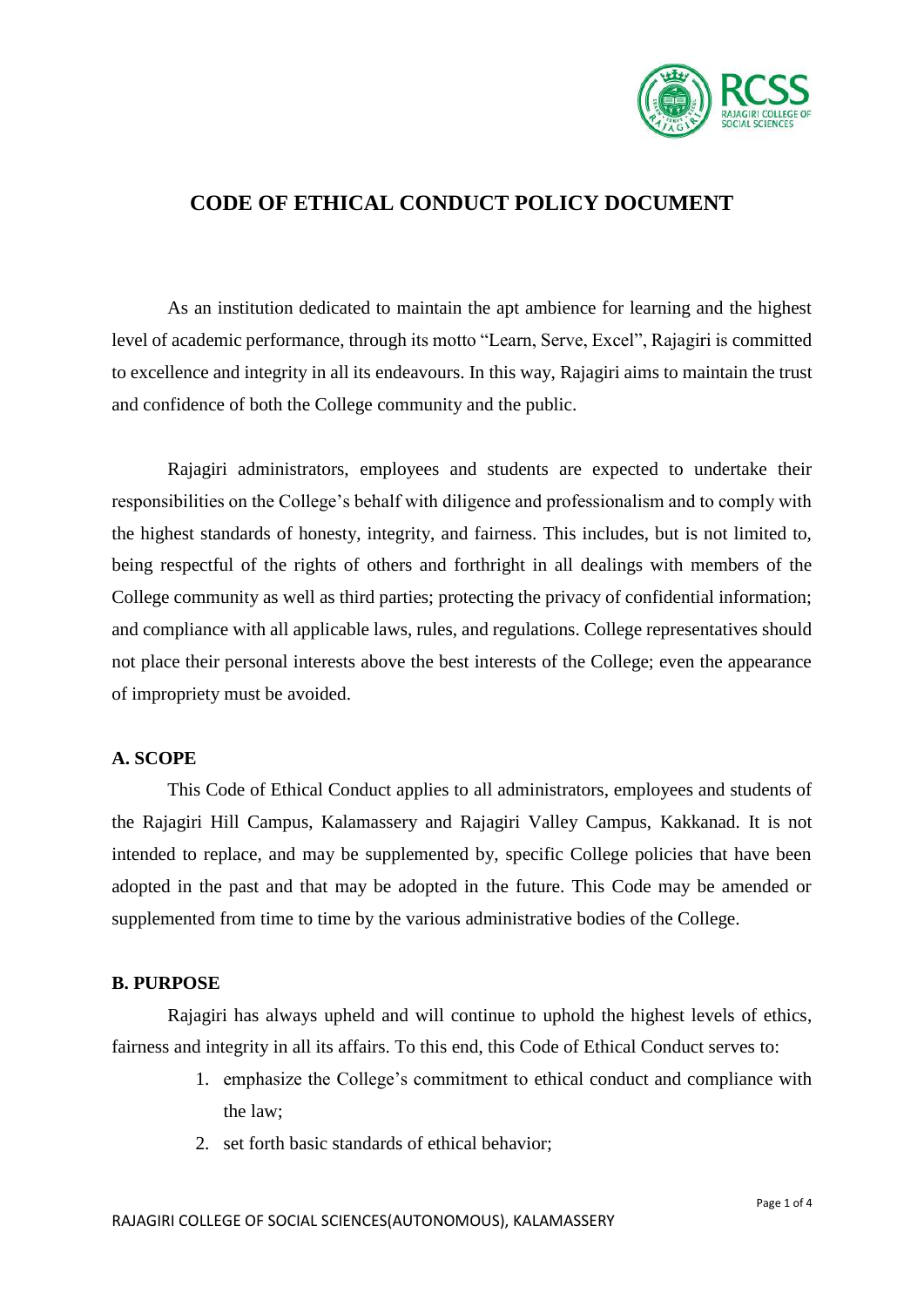

- 3. provide reporting mechanisms for known or suspected ethical or legal violations; and
- 4. help prevent and detect wrongdoing.

Given the variety and complexity of ethical questions that may arise in the course of carrying out the College's business, this Code can serve only as a general guide.

### **C. BACKGROUND**

The Code of Conduct for the various Stakeholders of Rajagiri is guided by the CMI Vision of Education enunciated by the Founder St.Kuriakose Elias Chavara. The Hall marks of CMI Education is the strong base for the Personal and professional moulding.

The Code of Conduct of the college is prescribed as a set of written guidelines, which details the recognized ethical norms and values and professional standards of conduct to which all members of a profession must adhere.

## **D. ADMINISTRATION OF THE CODE OF CONDUCT AND PROFESSIONAL ETHICS**

- 1. The code of conduct and professional ethics is to be stated in the form of independent handbooks for students, teachers, administrators and other Staff.
- 2. The Code of ethics should be displayed on the college website.
- 3. The inscriptions and the teachings of the founder are to be displayed on the college corridors.
- 4. The Vision and Mission of the College is to be displayed in all the class rooms and other common learning facilities like the laboratories, library etc.

### **E. CODE OF CONDUCT AND PROFESSIONAL ETHICS COMMITTEE**

### **The members of the Committee will comprise of:**

| Dr. Binoy Joseph | $D_{\text{min}}$ |
|------------------|------------------|
|                  |                  |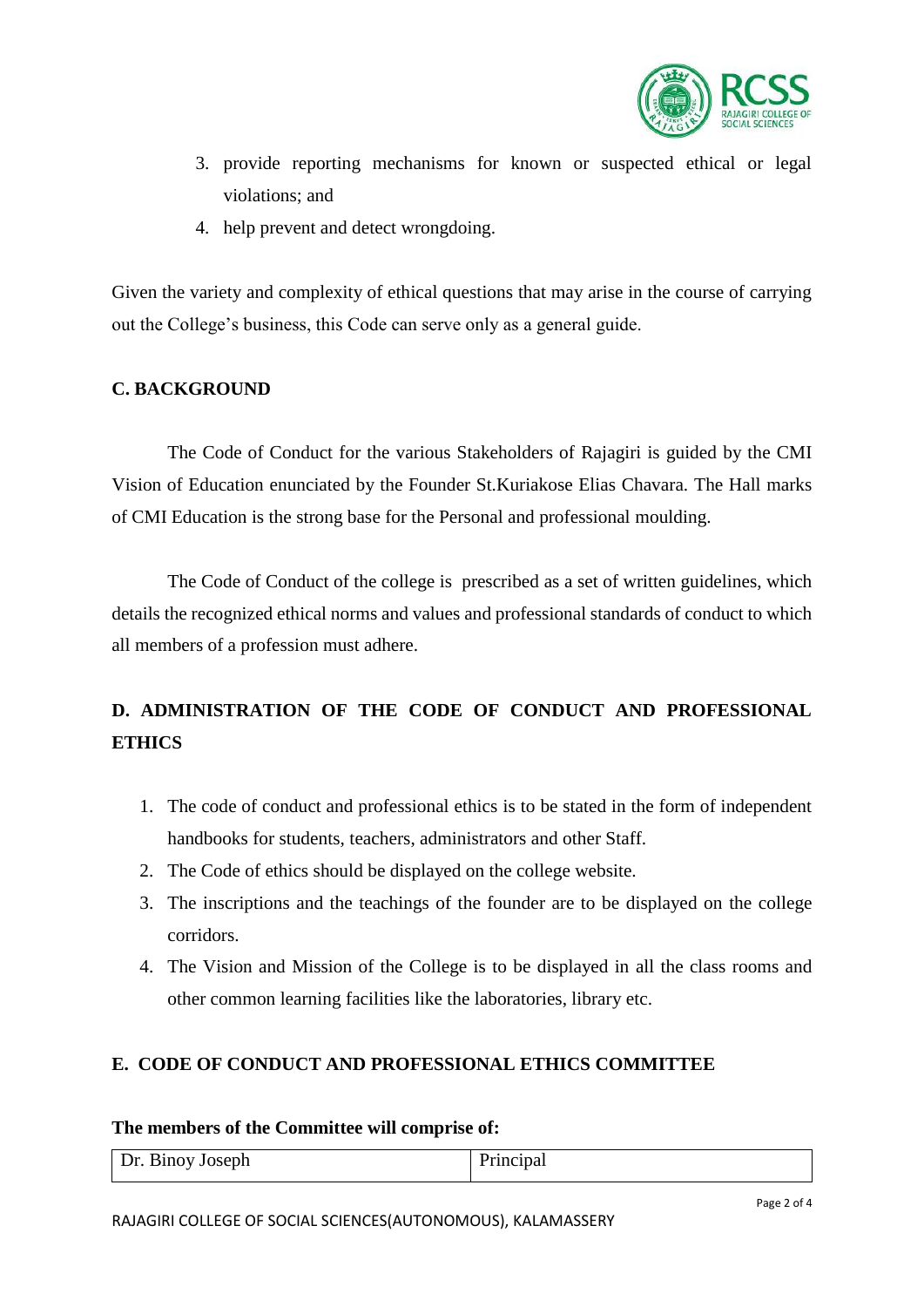

| Dr.Joseph I Injodey       | <b>Executive Director</b>              |
|---------------------------|----------------------------------------|
| Dr.Fr.Saju M.D.           | Asst.Director                          |
| Fr. Shinto Joseph Thalian | Library Warden                         |
| <b>Fr.Rintle Mathew</b>   | Hostel Warden (Hill Campus)            |
| Fr. Francis Manavalan     | Hostel Warden (Valley Campus)          |
| HoDs                      | All Academic Departments (both campus) |
| Mr. Rodney Isaac          | Office Superintendent                  |
| Dr. Bindiya M Varghese    | Secretary, College Faculty Council     |
| Dr.Mary Venus Joseph      | <b>IQAC</b> Coordinator and Convenor   |
| Ms. Jaya Vijayan          | Faculty in Charge, College Union       |
| Dr.Manoj Mathew           | <b>HR</b> Expert                       |
| Dr.Ayana Johny            | Code of Conduct Committee - Convenor   |
| Ms. Ann Baby              | <b>Institutional Website</b>           |

# **F. RESPONSIBILITIES OF THE CODE OF CONDUCT AND PROFESSIONAL ETHICS COMMITTEE**

1. Identifying the code of Conduct for the following stakeholders

- Students
- Teachers
- Administrators
- Other staff

2. Incorporating the code of Conduct for the various stakeholders on campus in the form of dedicated Handbooks.

3. Reviewing the Codes at specific intervals and reprinting the Handbooks whenever necessary.

4. Monitor adherence to the Code of Conduct by periodic announcements to the stakeholders in the form of notices, circulars etc.